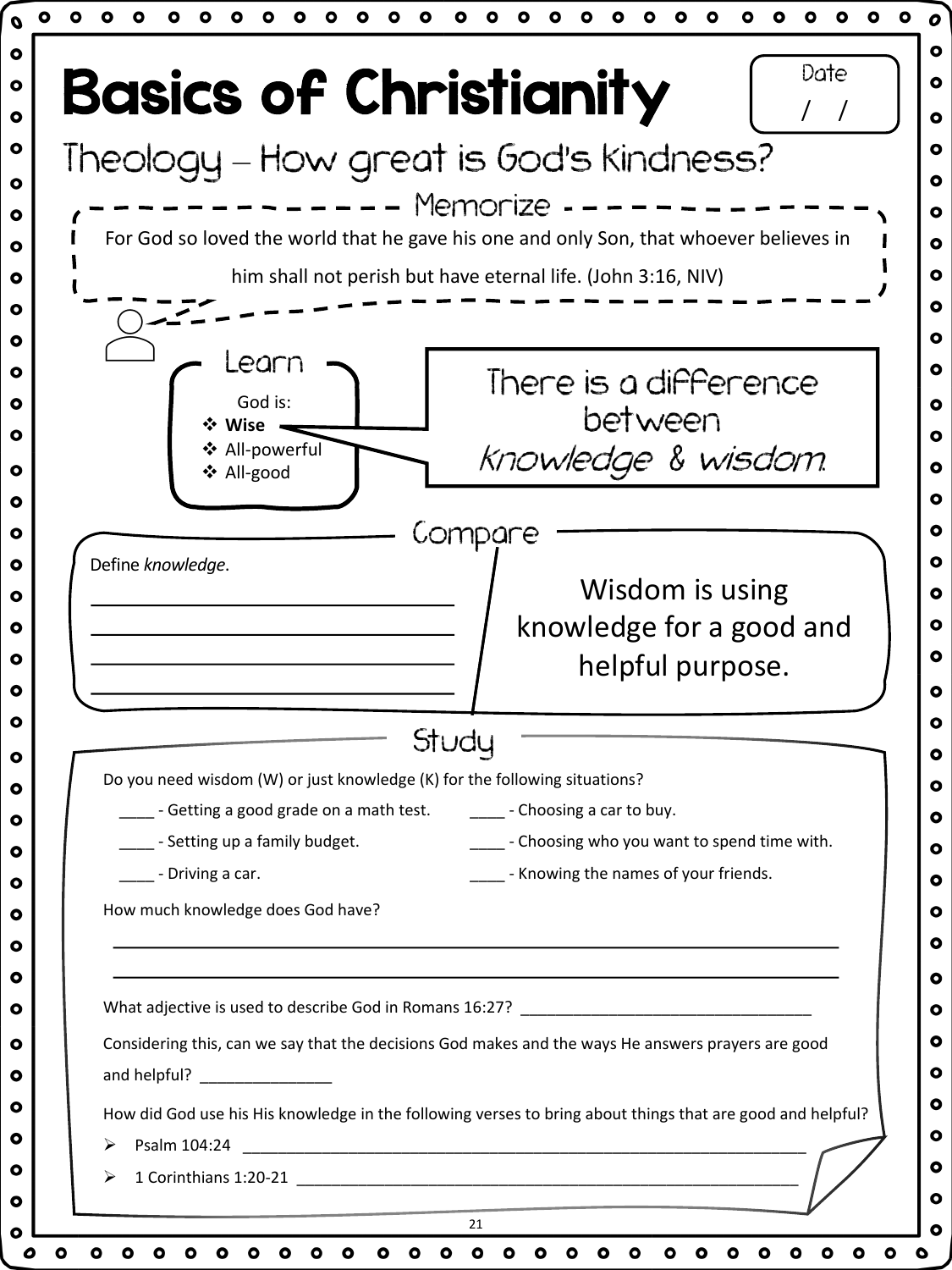|              |                               |                                                                                            |  | ________ only __________, that _______________________believes _______ him _________________________ |
|--------------|-------------------------------|--------------------------------------------------------------------------------------------|--|------------------------------------------------------------------------------------------------------|
|              |                               |                                                                                            |  |                                                                                                      |
|              |                               |                                                                                            |  |                                                                                                      |
|              |                               | Learn                                                                                      |  |                                                                                                      |
|              |                               | God is:<br>❖ Wise                                                                          |  |                                                                                                      |
|              |                               | ❖ All-powerful                                                                             |  |                                                                                                      |
|              |                               | ❖ All-good                                                                                 |  |                                                                                                      |
|              |                               |                                                                                            |  |                                                                                                      |
|              |                               |                                                                                            |  |                                                                                                      |
|              |                               |                                                                                            |  | How would you feel about God if you knew that He was all-powerful but didn't always know the best    |
| thing to do? |                               |                                                                                            |  |                                                                                                      |
|              |                               |                                                                                            |  |                                                                                                      |
|              |                               | Study                                                                                      |  |                                                                                                      |
|              |                               | Good news - God is wise AND all-powerful! There are so many stories in the Bible that show |  |                                                                                                      |
|              |                               | God's power. Read the story in Genesis 18:1-14, and then Genesis 21:1-3. How does God      |  |                                                                                                      |
|              | show His power in this story? |                                                                                            |  |                                                                                                      |
|              |                               |                                                                                            |  |                                                                                                      |
|              |                               |                                                                                            |  |                                                                                                      |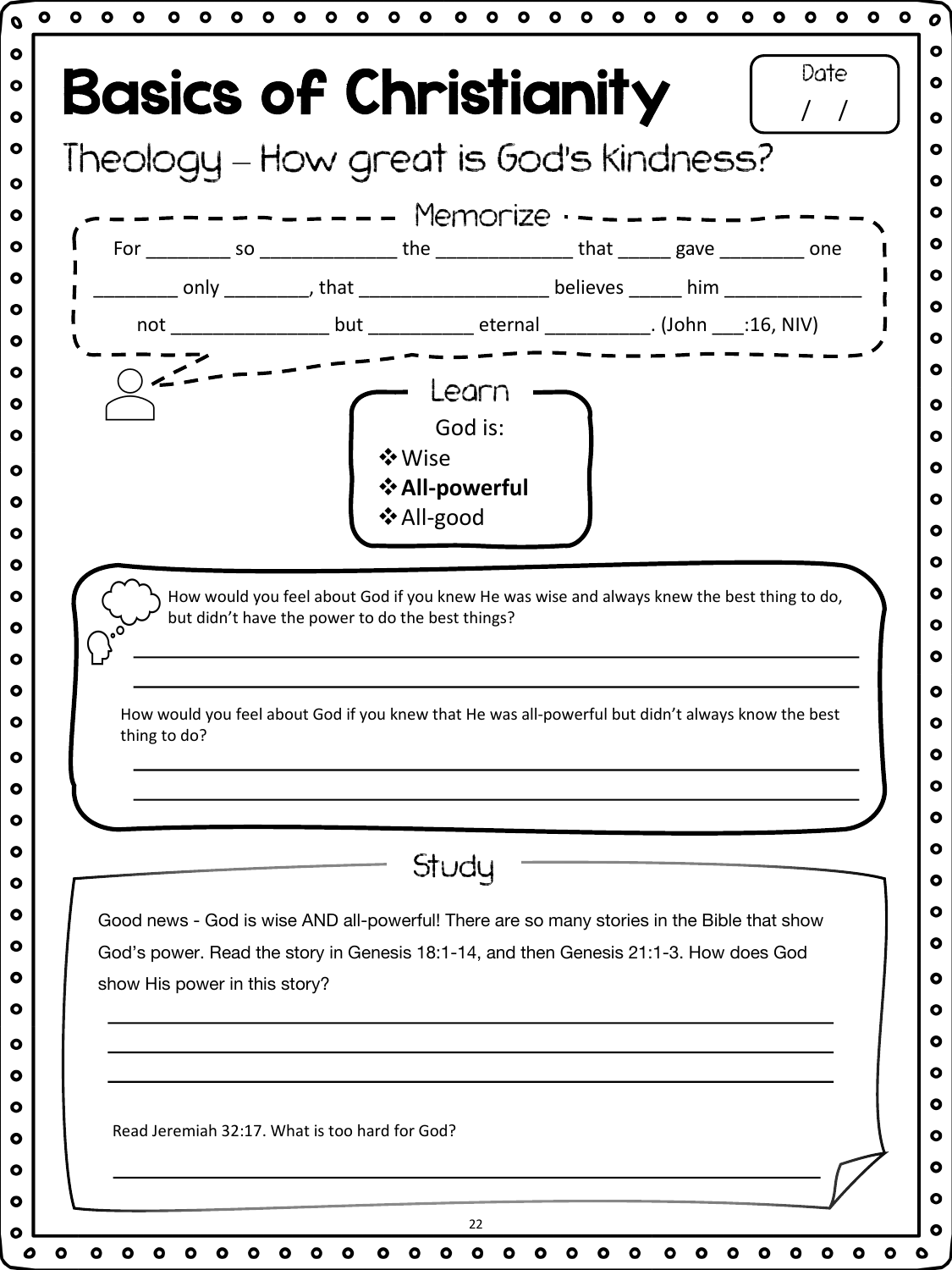